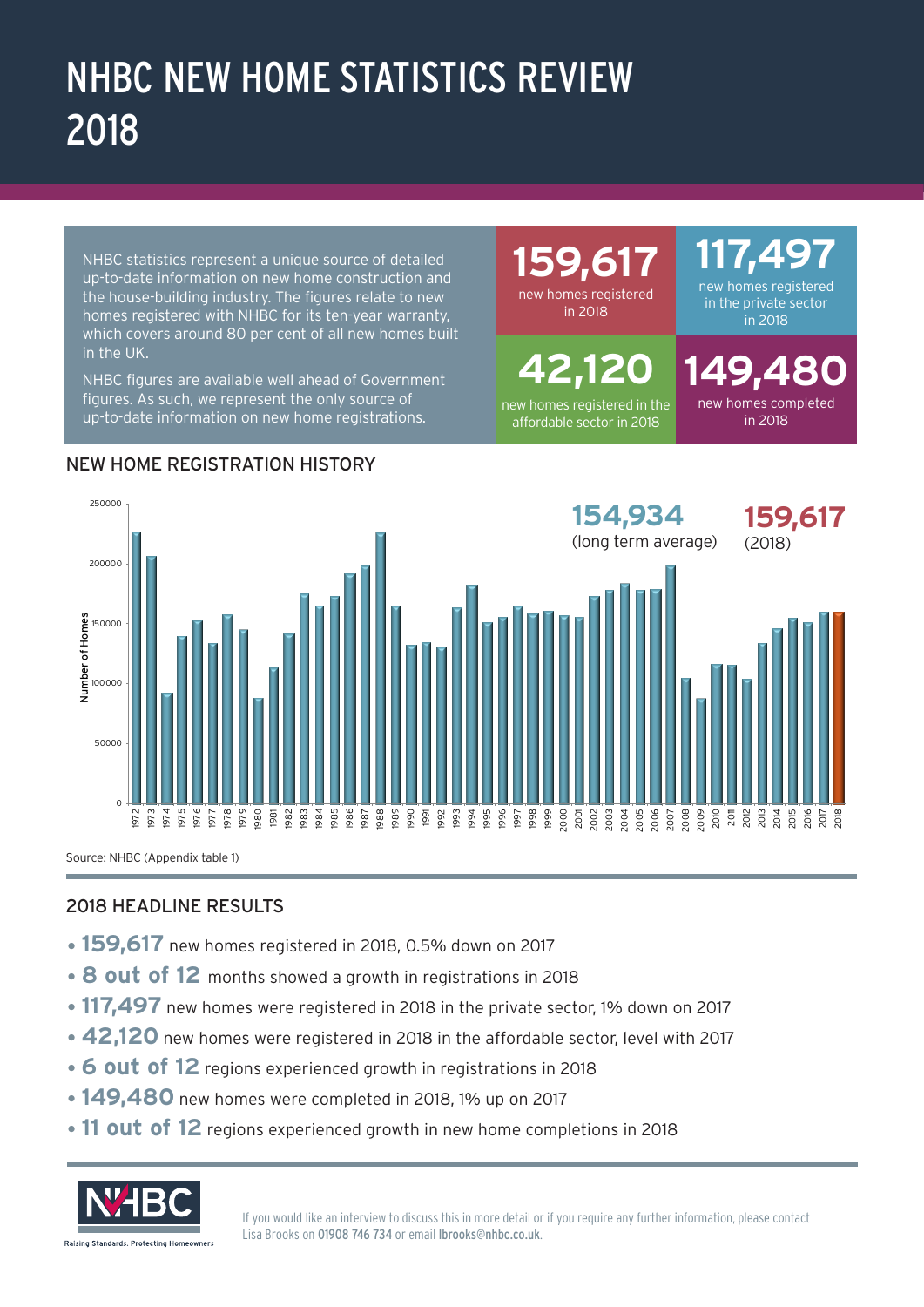### Regional overview



"Registration numbers in Wales were virtually identical last year when compared to 2017 and overall we have seen a very active market, particularly in South Wales, with a re-emergence in the Swansea area. Fortunately, house builders were not as affected by the dreadful weather at the start of the year, when compared to the rest of the UK, and looking forward we hope this momentum continues into 2019 and beyond, although there is a nervousness over the Brexit outcome."

**Paul Edwards, NHBC Regional Director West & Wales**

#### **ENGLAND**

"New home registrations across England were fairly consistent when compared to the previous 12 months – a relatively good outcome when the harsh, freezing weather conditions at the start of the year coupled with general Brexit uncertainty are taken into account. We saw growth in several regions, including the North West and Yorkshire & Humberside areas, while the affordable sector continues to contribute strong numbers."

**Steve Catt, NHBC Senior Regional Director** 

Source: NHBC (Appendix table 2)

If you would like an interview to discuss this in more detail or if you require any further information, please contact **PAGE 2 OF 11** If you would like an interview to discuss this in more detail or<br>Lisa Brooks on 01908 746 734 or email (brooks@nhbc.co.uk.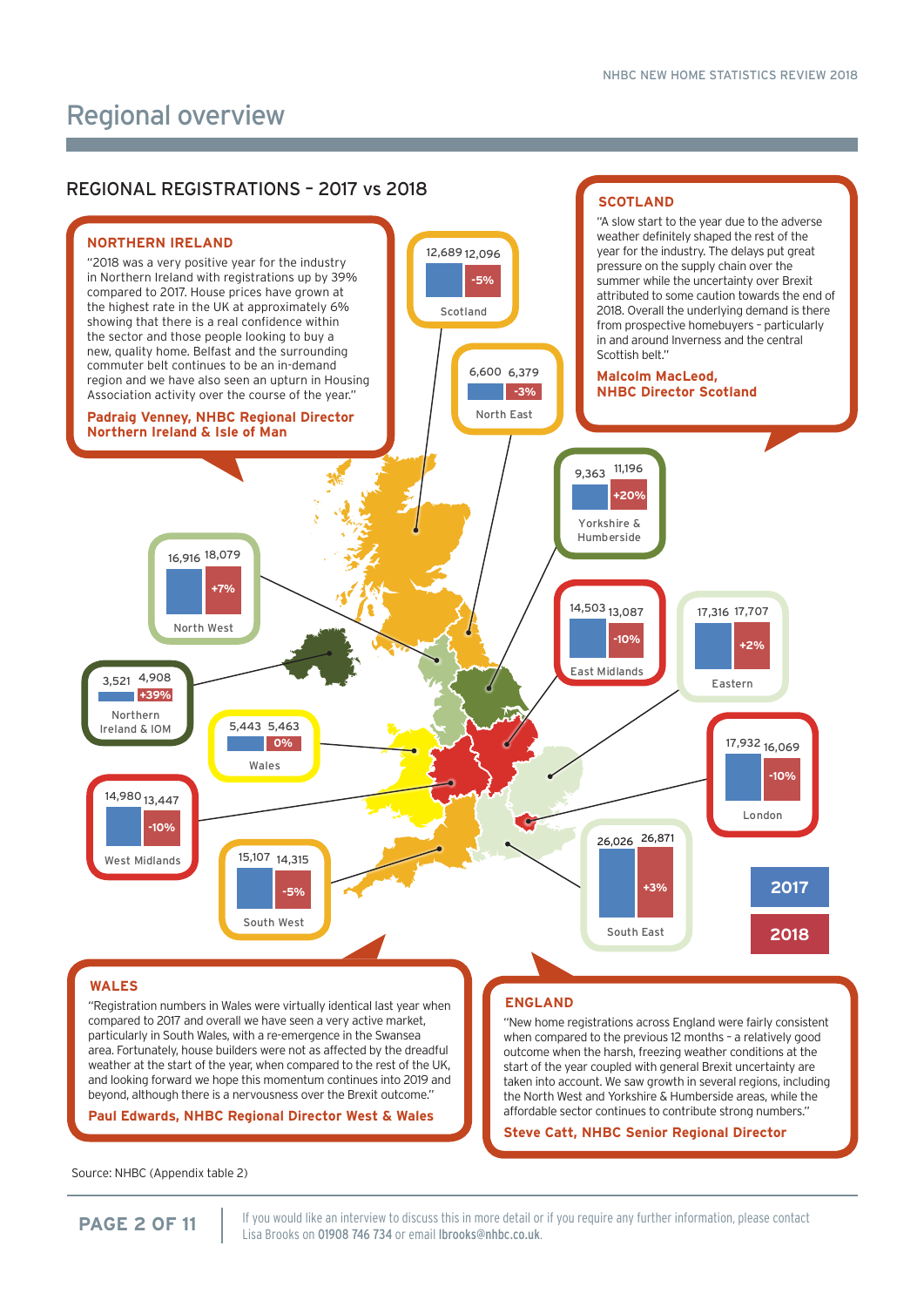### Regional overview

#### REGIONAL COMPLETIONS – 2017 vs 2018



Source: NHBC (Appendix table 3)

If you would like an interview to discuss this in more detail or if you require any further information, please contact **PAGE 3 OF 11** If you would like an interview to discuss this in more detail or<br>Lisa Brooks on 01908 746 734 or email Ibrooks@nhbc.co.uk.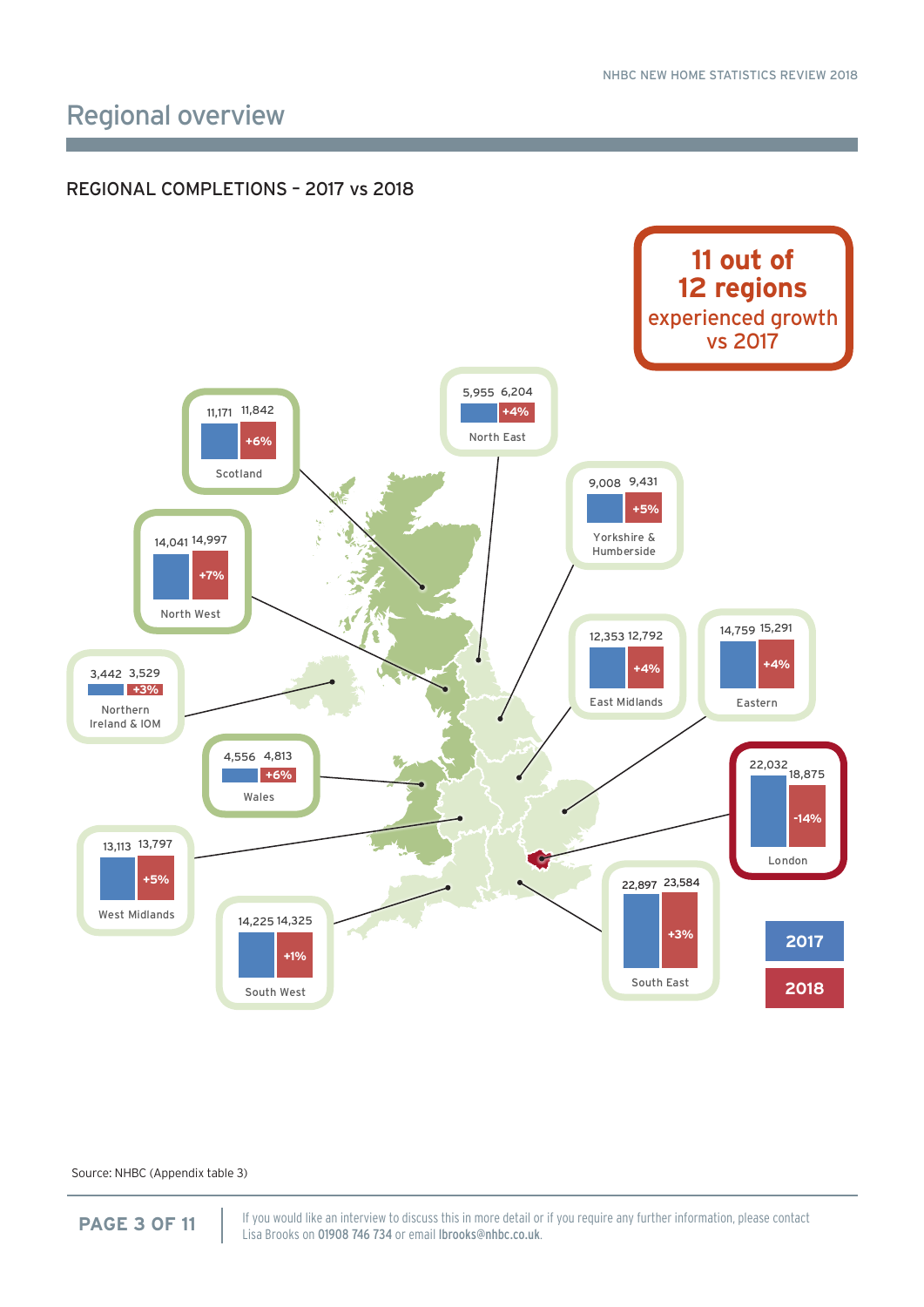### Regional overview

#### 19,375 16,306 10,356 16,168 24,470 16,029 26,323 28,348 25,923 17,617 17,932 16,069  $\circ$ 5000 10000 15000 20000 25000 30000 1989 1990 1991 1992 1993 1994 1995 1996 1997 1998 1999 2000 2001 2002 2003 2004 2005 2006 2007 2008 2009 2010 2011 2012 2013 2014 2015 2016 2017 2018 Number of Homes

#### NEW HOMES REGISTERED IN LONDON

Source: NHBC (Appendix table 4)



#### NEW HOMES COMPLETED IN LONDON



Source: NHBC (Appendix table 5)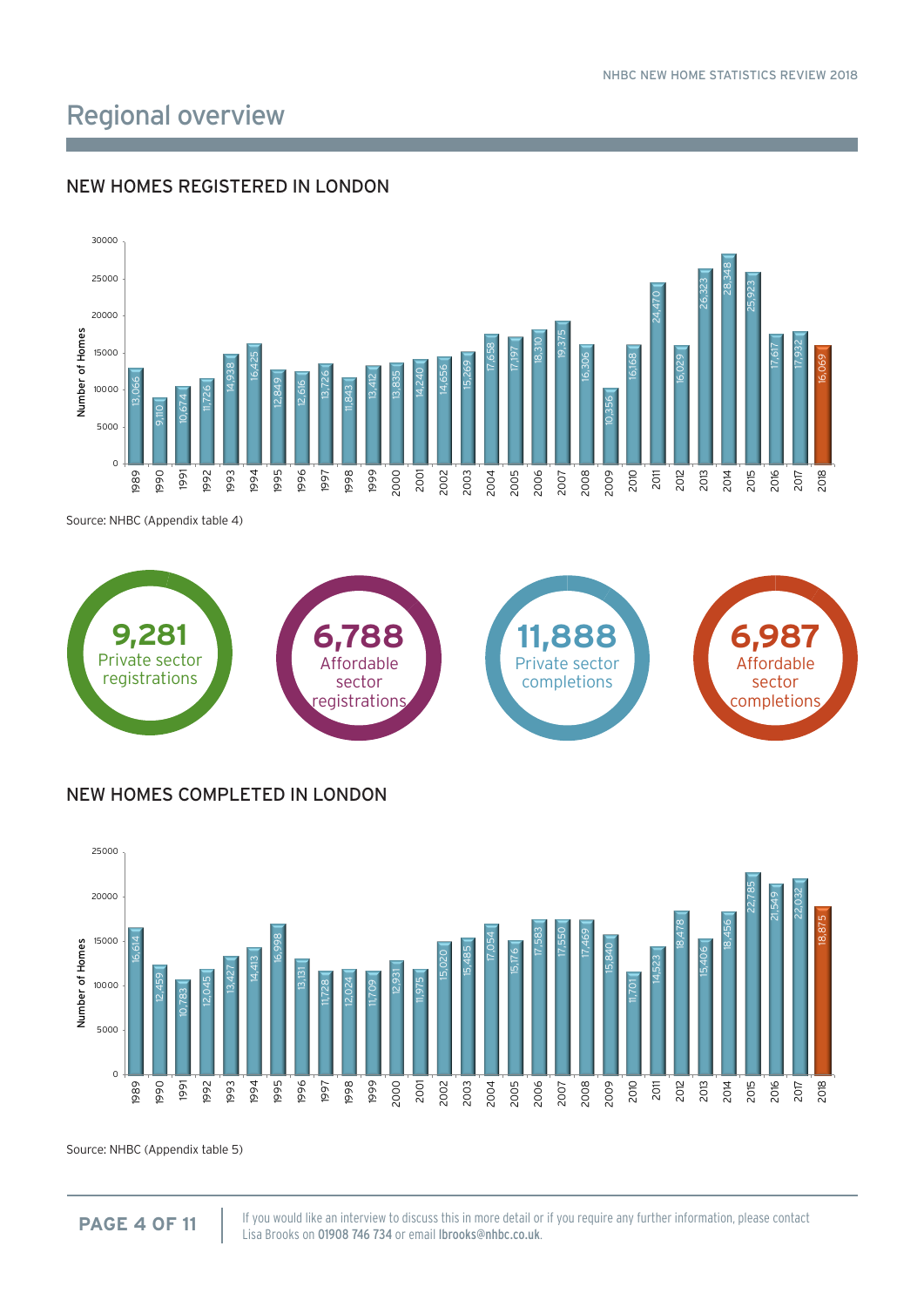### Analysis of new home registrations

#### NEW BUILD REGISTRATIONS – PRIVATE AND AFFORDABLE SECTOR



Source: NHBC (Appendix table 6)

#### UK HOUSE TYPES



Source: NHBC (Appendix table 7)

If you would like an interview to discuss this in more detail or if you require any further information, please contact **PAGE 5 OF 11** If you would like an interview to discuss this in more detail or<br>Lisa Brooks on 01908 746 734 or email Ibrooks@nhbc.co.uk.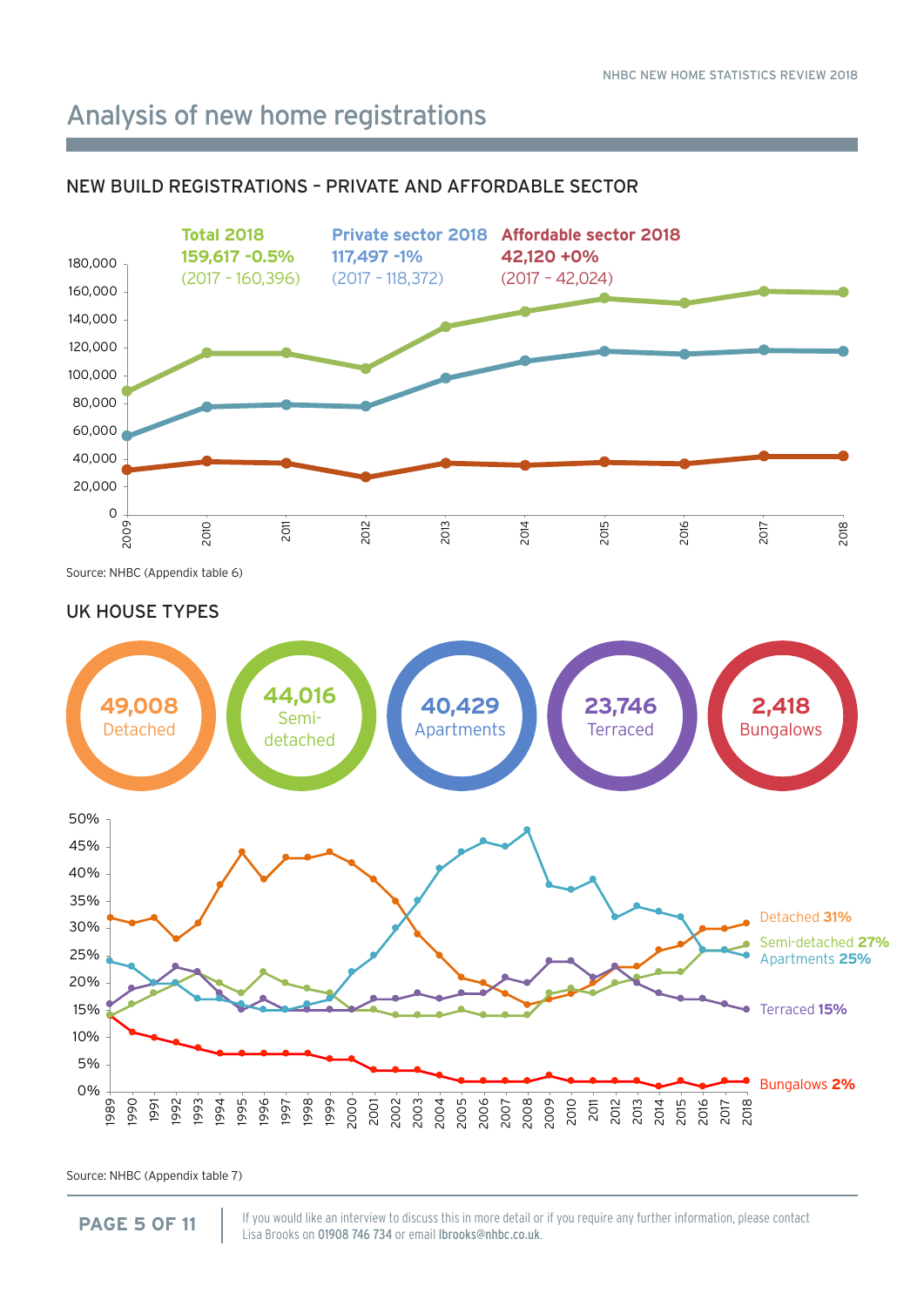### TABLE 1: NEW HOME REGISTRATION HISTORY

| <b>YEAR</b> | <b>VOLUME</b> |
|-------------|---------------|
| 1972        | 226.700       |
| 1973        | 206.600       |
| 1974        | 92.400        |
| 1975        | 140,700       |
| 1976        | 153,500       |
| 1977        | 134,400       |
| 1978        | 156,900       |
| 1979        | 146.000       |
| 1980        | 89,500        |
| 1981        | 114,200       |
| 1982        | 141.600       |
| 1983        | 175,800       |

| YEAR | <b>VOLUME</b> |
|------|---------------|
| 1984 | 165,600       |
| 1985 | 173,300       |
| 1986 | 191,600       |
| 1987 | 199.098       |
| 1988 | 226,285       |
| 1989 | 164,962       |
| 1990 | 131,905       |
| 1991 | 135,638       |
| 1992 | 131.671       |
| 1993 | 163,906       |
| 1994 | 181,517       |
| 1995 | 151,779       |

| <b>YEAR</b> | <b>VOLUME</b> |
|-------------|---------------|
| 1996        | 156.353       |
| 1997        | 165,386       |
| 1998        | 157.968       |
| 1999        | 161,214       |
| 2000        | 157,449       |
| 2001        | 155,970       |
| 2002        | 172,408       |
| 2003        | 178.984       |
| 2004        | 184.046       |
| 2005        | 179,051       |
| 2006        | 178,471       |
| 2007        | 198,753       |

| <b>YEAR</b> | <b>VOLUME</b> |
|-------------|---------------|
| 2008        | 105,424       |
| 2009        | 88,860        |
| 2010        | 116.146       |
| 2011        | 116.315       |
| 2012        | 104.949       |
| 2013        | 135,043       |
| 2014        | 146.075       |
| 2015        | 155,576       |
| 2016        | 151.876       |
| 2017        | 160,396       |
| 2018        | 159.617       |

NOTES

1) The figures show new build (and Solo for Self Build prior to October 2015) homes registered for NHBC's ten-year warranty

2) Nationally NHBC provides warranties on approximately 80% of new homes built in the UK (including the Isle of Man)

3) The figures are sourced from information held on NHBC's Fusion system as at 31st December 2018

4) Changes can occur between figures published at different times owing to changes in policies and cancellations

If you would like an interview to discuss this in more detail or if you require any further information, please contact **PAGE 6 OF 11** If you would like an interview to discuss this in more detail or<br>Lisa Brooks on 01908 746 734 or email Ibrooks@nhbc.co.uk.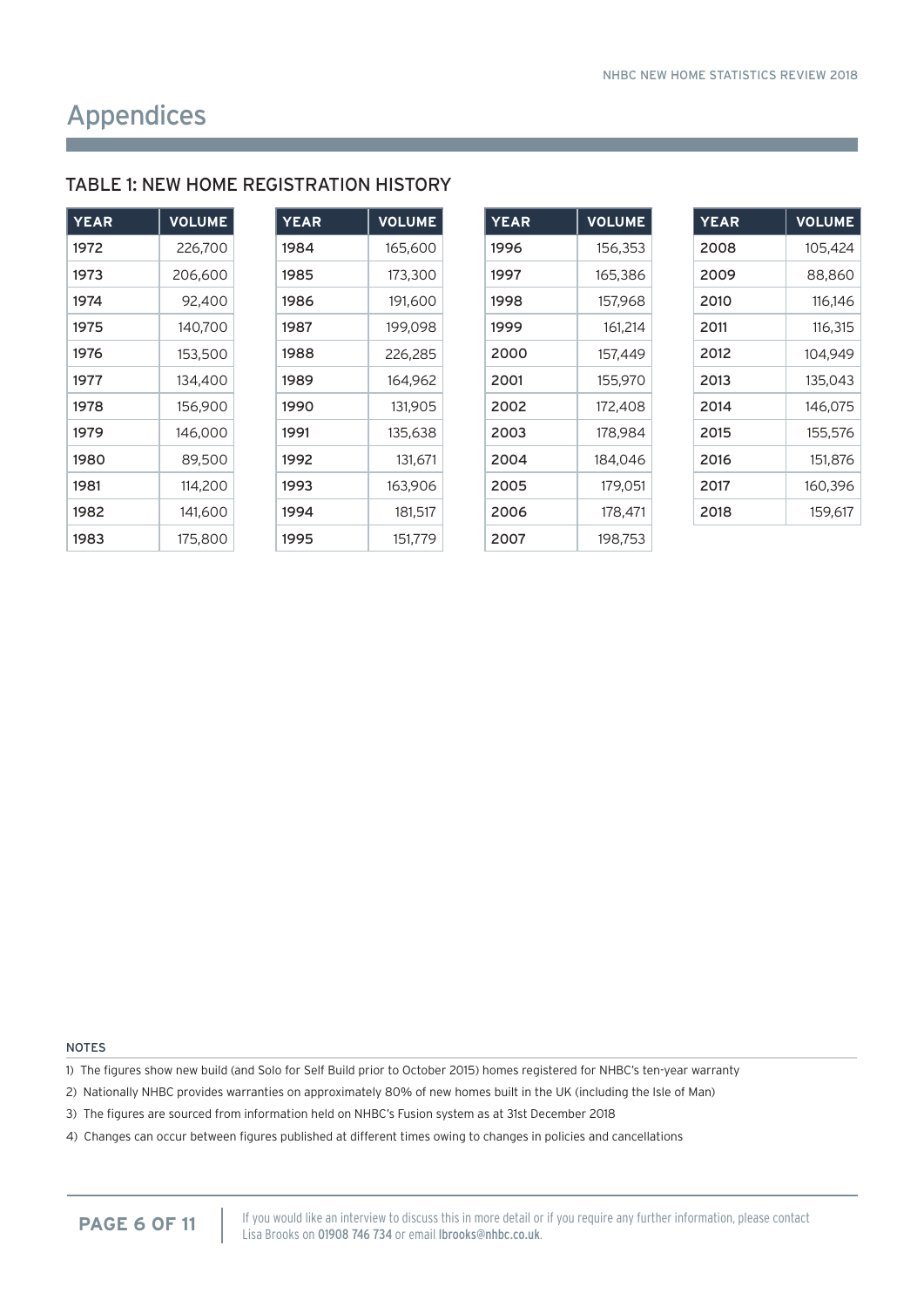#### TABLE 2: UK REGISTRATIONS BY REGION

| Region / Country                  | 2009   | 2010   | 2011   | 2012   | 2013   | 2014   | 2015   | 2016   | 2017   | 2018   |
|-----------------------------------|--------|--------|--------|--------|--------|--------|--------|--------|--------|--------|
| <b>NORTH EAST</b>                 | 2,806  | 4,542  | 3,245  | 3,972  | 5,223  | 5,318  | 5,802  | 6,173  | 6,600  | 6,379  |
| <b>NORTH WEST</b>                 | 6,533  | 8,394  | 8,173  | 8,724  | 11,239 | 11,630 | 13,543 | 15,132 | 16,916 | 18,079 |
| YORKSHIRE & HUMBERSIDE            | 4,793  | 7,404  | 5,986  | 5,996  | 7,048  | 8,753  | 7,622  | 9,672  | 9,363  | 11,196 |
| <b>WEST MIDLANDS</b>              | 5,759  | 8,910  | 8,037  | 7,916  | 10,725 | 12,458 | 13,548 | 13,230 | 14,980 | 13,447 |
| <b>EAST MIDLANDS</b>              | 7,184  | 9,095  | 7,733  | 7,869  | 10,928 | 11,803 | 13,169 | 12,188 | 14,503 | 13,087 |
| <b>EASTERN</b>                    | 11,829 | 13,357 | 13,512 | 11,386 | 14,619 | 13,688 | 16,827 | 15,916 | 17,316 | 17,707 |
| <b>SOUTH WEST</b>                 | 10,869 | 13,158 | 11,570 | 11,761 | 13,717 | 14,334 | 15,784 | 16,429 | 15,107 | 14,315 |
| <b>LONDON</b>                     | 10,356 | 16,168 | 24,470 | 16,029 | 26,323 | 28,348 | 25,923 | 17,617 | 17,932 | 16,069 |
| SOUTH EAST                        | 15,431 | 19,509 | 18,891 | 16,946 | 19,422 | 21,323 | 22,838 | 26,159 | 26,026 | 26,871 |
| <b>SCOTLAND</b>                   | 6,846  | 8,219  | 9,079  | 8,409  | 10,122 | 11,120 | 12,676 | 11,542 | 12,689 | 12,096 |
| <b>WALES</b>                      | 2,889  | 4,221  | 3,556  | 4,139  | 3,546  | 4,794  | 4,627  | 4,573  | 5,443  | 5,463  |
| <b>NORTHERN IRELAND &amp; IOM</b> | 3,565  | 3,169  | 2,063  | 1,802  | 2,131  | 2,506  | 3,217  | 3,245  | 3,521  | 4,908  |

NOTES

1) The figures show new build (and Solo for Self Build prior to October 2015) homes registered for NHBC's ten-year warranty

- 2) Nationally NHBC provides warranties on approximately 80% of new homes built in the UK (including the Isle of Man)
- 3) The figures are sourced from information held on NHBC's Fusion system as at 31st December 2018
- 4) Changes can occur between figures published at different times owing to changes in policies and cancellations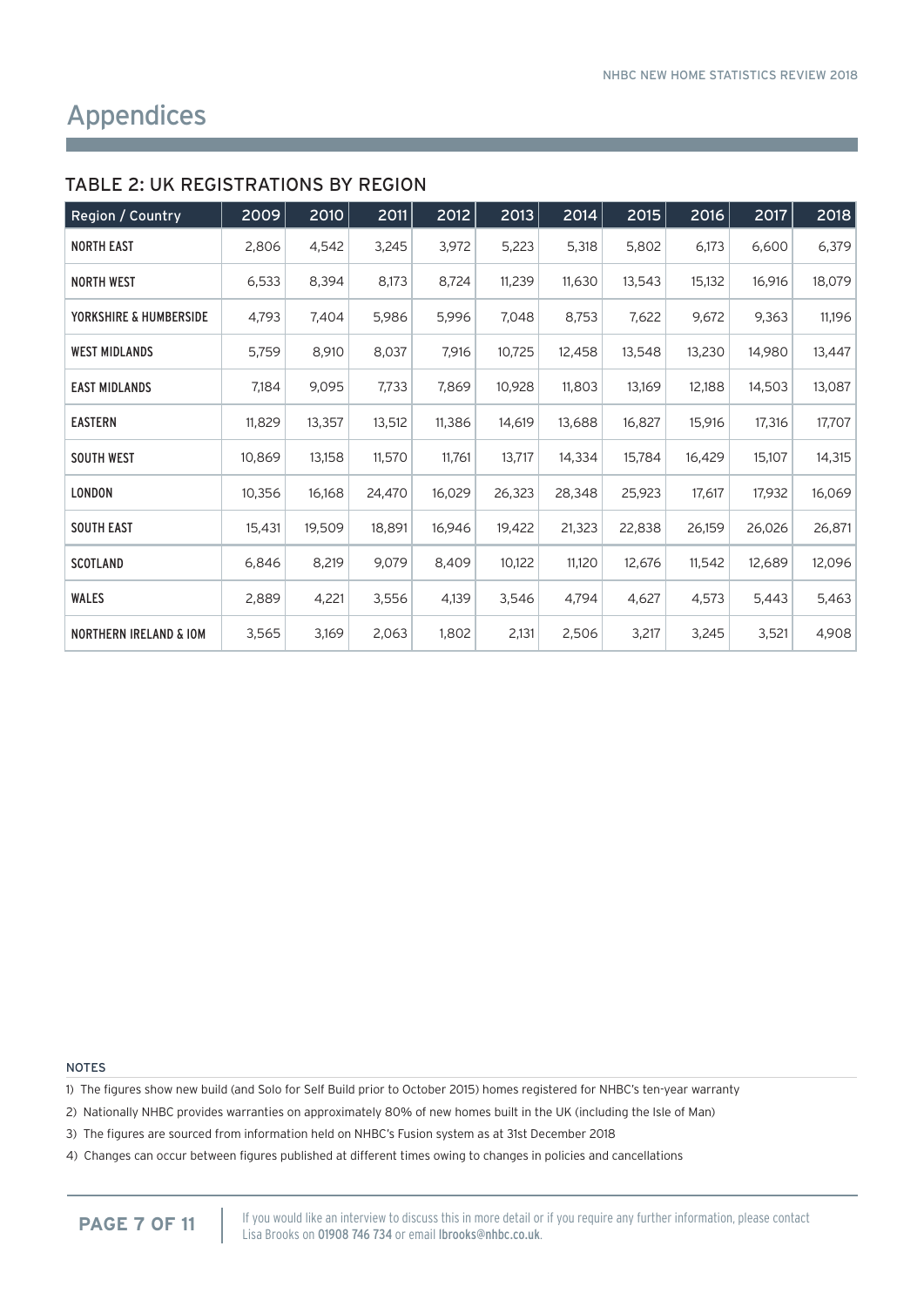#### TABLE 3: UK COMPLETIONS BY REGION

| Region / Country                  | 2009   | 2010   | 2011   | 2012   | 2013   | 2014   | 2015   | 2016   | 2017   | 2018   |
|-----------------------------------|--------|--------|--------|--------|--------|--------|--------|--------|--------|--------|
| <b>NORTH EAST</b>                 | 3,603  | 3,803  | 4,116  | 4,024  | 4,198  | 4,935  | 5,430  | 5,584  | 5,955  | 6,204  |
| <b>NORTH WEST</b>                 | 8,143  | 7,911  | 8,737  | 8,754  | 8,726  | 10,766 | 12,239 | 12,543 | 14,041 | 14,997 |
| YORKSHIRE & HUMBERSIDE            | 6,336  | 6,405  | 7,630  | 6,072  | 6,353  | 6,928  | 7,902  | 8,351  | 9,008  | 9,431  |
| <b>WEST MIDLANDS</b>              | 7,907  | 7,352  | 9,140  | 8,446  | 8,736  | 9,585  | 12,439 | 12,226 | 13,113 | 13,797 |
| <b>EAST MIDLANDS</b>              | 8,929  | 8,767  | 8,953  | 8,040  | 8,122  | 10,267 | 11,786 | 12,568 | 12,353 | 12,792 |
| <b>EASTERN</b>                    | 13,349 | 13,100 | 13,466 | 13,251 | 12,484 | 12,891 | 13,701 | 14,368 | 14,759 | 15,291 |
| <b>SOUTH WEST</b>                 | 11,612 | 11,190 | 12,709 | 11,515 | 11,812 | 12,419 | 14,044 | 14,498 | 14,225 | 14,325 |
| <b>LONDON</b>                     | 15,840 | 11,701 | 14,523 | 18,478 | 15,406 | 18,456 | 22,785 | 21,549 | 22,032 | 18,875 |
| SOUTH EAST                        | 18,987 | 16,604 | 18,227 | 18,935 | 17,064 | 16,523 | 21,421 | 20,829 | 22,897 | 23,584 |
| <b>SCOTLAND</b>                   | 9,248  | 8,535  | 8,681  | 8,596  | 9,618  | 10,340 | 11,424 | 11,658 | 11,171 | 11,842 |
| <b>WALES</b>                      | 4,226  | 3,837  | 3,885  | 3,730  | 3,828  | 4,326  | 4,648  | 4,503  | 4,556  | 4,813  |
| <b>NORTHERN IRELAND &amp; IOM</b> | 4,558  | 3,395  | 2,933  | 2,414  | 2,348  | 2,634  | 2,746  | 3,084  | 3,442  | 3,529  |

#### NOTES

1) The figures show new build (and Solo for Self Build homes prior to October 2015) completed for NHBC's ten-year warranty.

2) 'Completions' relate to the number of homes 'finalled' by NHBC Building Inspectors and changes can occur between figures published at different times.

3) The figures are sourced from information held on NHBC's Fusion system as at 31st December 2018.

4) Nationally NHBC provides warranties on approximately 80% of new homes built in the UK (including the Isle of Man).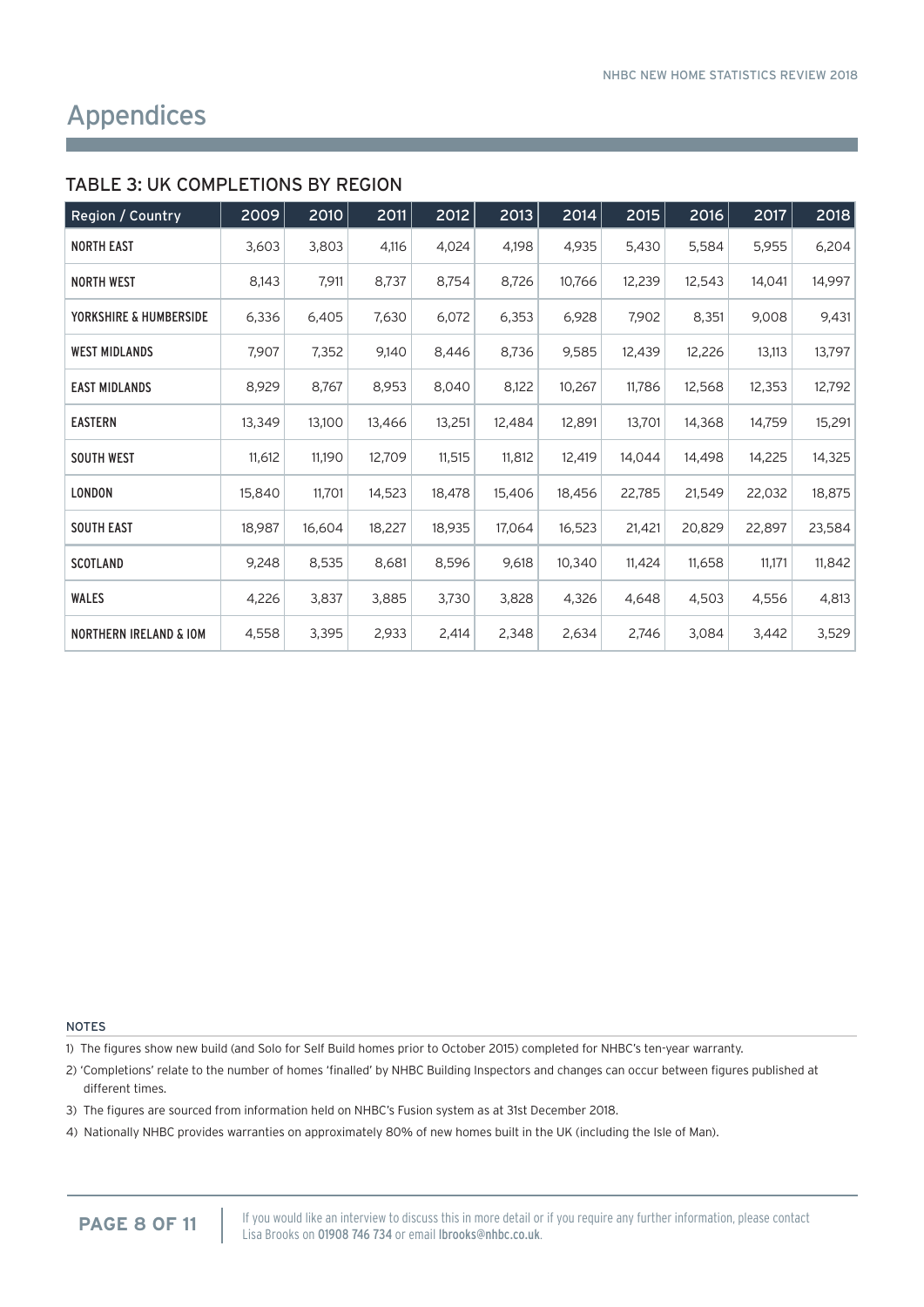| <b>YEAR</b> | <b>VOLUME</b> | <b>YEAR</b> | <b>VOLUME</b> | <b>YEAR</b> | <b>VOLUME</b> |
|-------------|---------------|-------------|---------------|-------------|---------------|
| 1989        | 13,066        | 1999        | 13,412        | 2009        | 10,356        |
| 1990        | 9,110         | 2000        | 13,835        | 2010        | 16,168        |
| 1991        | 10.674        | 2001        | 14,240        | 2011        | 24,470        |
| 1992        | 11,726        | 2002        | 14,656        | 2012        | 16,029        |
| 1993        | 14,938        | 2003        | 15,269        | 2013        | 26,323        |
| 1994        | 16,425        | 2004        | 17,658        | 2014        | 28,348        |
| 1995        | 12.849        | 2005        | 17.197        | 2015        | 25,923        |
| 1996        | 12,616        | 2006        | 18,310        | 2016        | 17,617        |
| 1997        | 13,726        | 2007        | 19,375        | 2017        | 17,932        |
| 1998        | 11,843        | 2008        | 16,306        | 2018        | 16,069        |

#### TABLE 4: NEW HOME REGISTRATIONS IN LONDON

#### TABLE 5: NEW HOME COMPLETIONS IN LONDON

| <b>YEAR</b> | <b>VOLUME</b> | <b>YEAR</b> | <b>VOLUME</b> | <b>YEA</b> |
|-------------|---------------|-------------|---------------|------------|
| 1989        | 16,614        | 1999        | 11,709        | 200        |
| 1990        | 12,459        | 2000        | 12,931        | 2010       |
| 1991        | 10,783        | 2001        | 11,975        | 2011       |
| 1992        | 12,045        | 2002        | 15,020        | 2012       |
| 1993        | 13,427        | 2003        | 15,485        | 2013       |
| 1994        | 14,413        | 2004        | 17,054        | 2014       |
| 1995        | 16,998        | 2005        | 15,176        | 2015       |
| 1996        | 13.131        | 2006        | 17,583        | 2016       |
| 1997        | 11,728        | 2007        | 17,550        | 2017       |
| 1998        | 12,024        | 2008        | 17,469        | 2018       |

| <b>YEAR</b> | <b>VOLUME</b> |
|-------------|---------------|
| 2009        | 15,840        |
| 2010        | 11.701        |
| 2011        | 14,523        |
| 2012        | 18,478        |
| 2013        | 15,406        |
| 2014        | 18,456        |
| 2015        | 22.785        |
| 2016        | 21,549        |
| 2017        | 22.032        |
| 2018        | 18,875        |

#### NOTES

1) The figures show new build (and Solo for Self Build homes prior to October 2015) registered and completed for NHBC's ten-year warranty.

- 2) 'Completions' relate to the number of homes 'finalled' by NHBC Building Inspectors and changes can occur between figures published at different times.
- 3) The figures are sourced from information held on NHBC's Fusion system as at 31st December 2018.
- 4) Nationally NHBC provides warranties on approximately 80% of new homes built in the UK (including the Isle of Man).
- 5) Changes can occur between figures published at different times owing to changes in policies and cancellations.

If you would like an interview to discuss this in more detail or if you require any further information, please contact **PAGE 9 OF 11 If you would like an interview to discuss this in more detail or** Lisa Brooks on 01908 746 734 or email **Ibrooks@nhbc.co.uk.**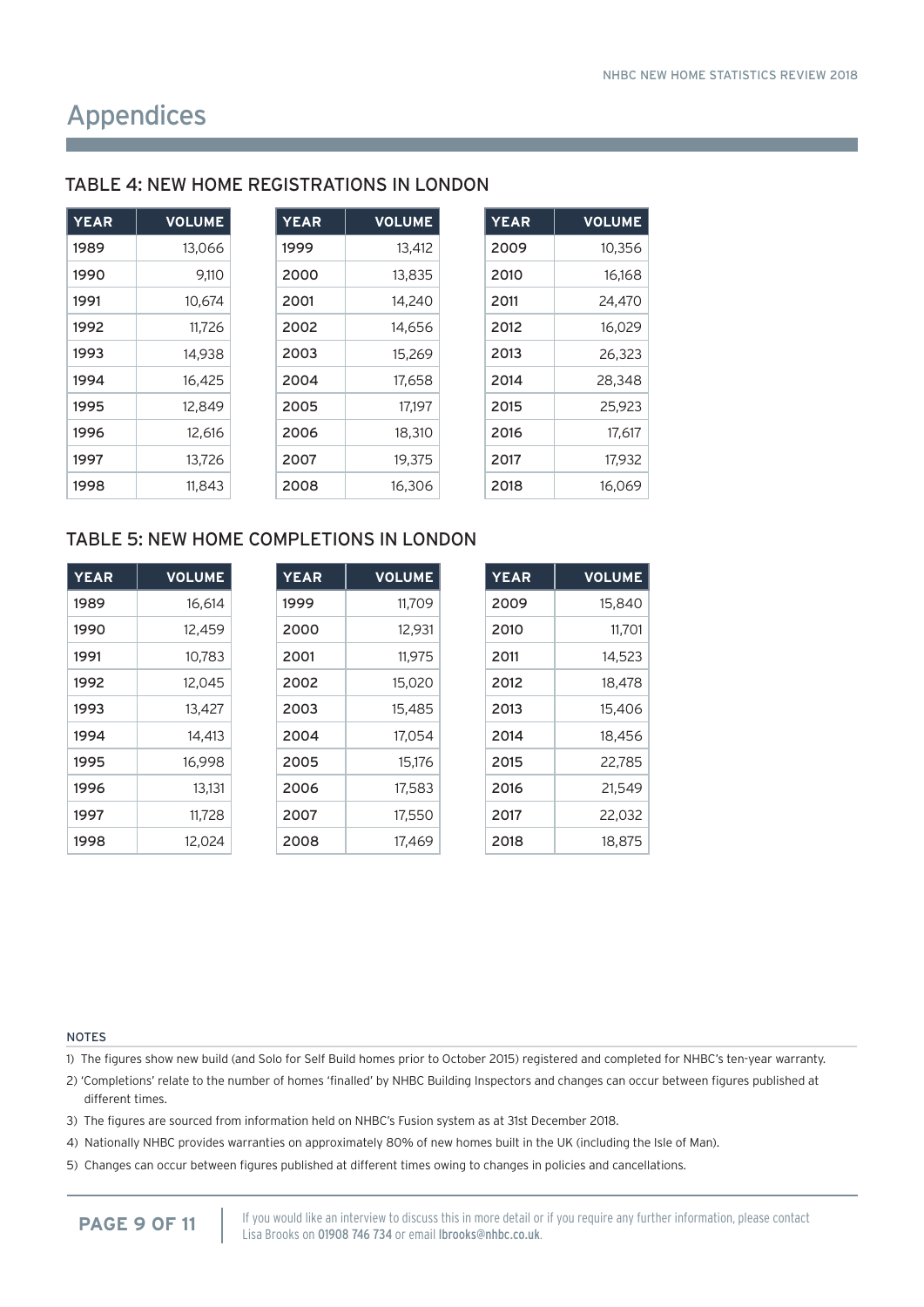### Appendices (Continued)

#### TABLE 6: NEW HOME REGISTRATIONS – PRIVATE AND AFFORDABLE SECTOR

| <b>YEAR</b> | <b>PRIVATE</b> | <b>AFFORDABLE</b> | <b>TOTAL</b> |
|-------------|----------------|-------------------|--------------|
| 1997        | 151,503        | 13,883            | 165,386      |
| 1998        | 141,558        | 16,410            | 157,968      |
| 1999        | 144,248        | 16,966            | 161,214      |
| 2000        | 143,644        | 13,805            | 157,449      |
| 2001        | 141,718        | 14,252            | 155,970      |
| 2002        | 156,189        | 16,219            | 172,408      |
| 2003        | 159,821        | 19,163            | 178,984      |
| 2004        | 163,096        | 20,950            | 184,046      |
| 2005        | 149,128        | 29,923            | 179,051      |
| 2006        | 153,171        | 25,300            | 178,471      |
| 2007        | 160,132        | 38,621            | 198,753      |
| 2008        | 70,090         | 35,334            | 105,424      |
| 2009        | 56,604         | 32,256            | 88,860       |
| 2010        | 77,658         | 38,488            | 116,146      |
| 2011        | 79,071         | 37,244            | 116,315      |
| 2012        | 77,831         | 27,118            | 104,949      |
| 2013        | 97,956         | 37,087            | 135,043      |
| 2014        | 110,371        | 35,704            | 146,075      |
| 2015        | 117,555        | 38,021            | 155,576      |
| 2016        | 115,310        | 36,566            | 151,876      |
| 2017        | 118,372        | 42,024            | 160,396      |
| 2018        | 117,497        | 42,120            | 159,617      |

#### NOTES

1) The figures show new build (and Solo for Self Build prior to October 2015) homes registered for NHBC's ten-year warranty

2) Nationally NHBC provides warranties on approximately 80% of new homes built in the UK (including the Isle of Man)

3) The figures are sourced from information held on NHBC's Fusion system as at 31st December 2018

4) Changes can occur between figures published at different times owing to changes in policies and cancellations